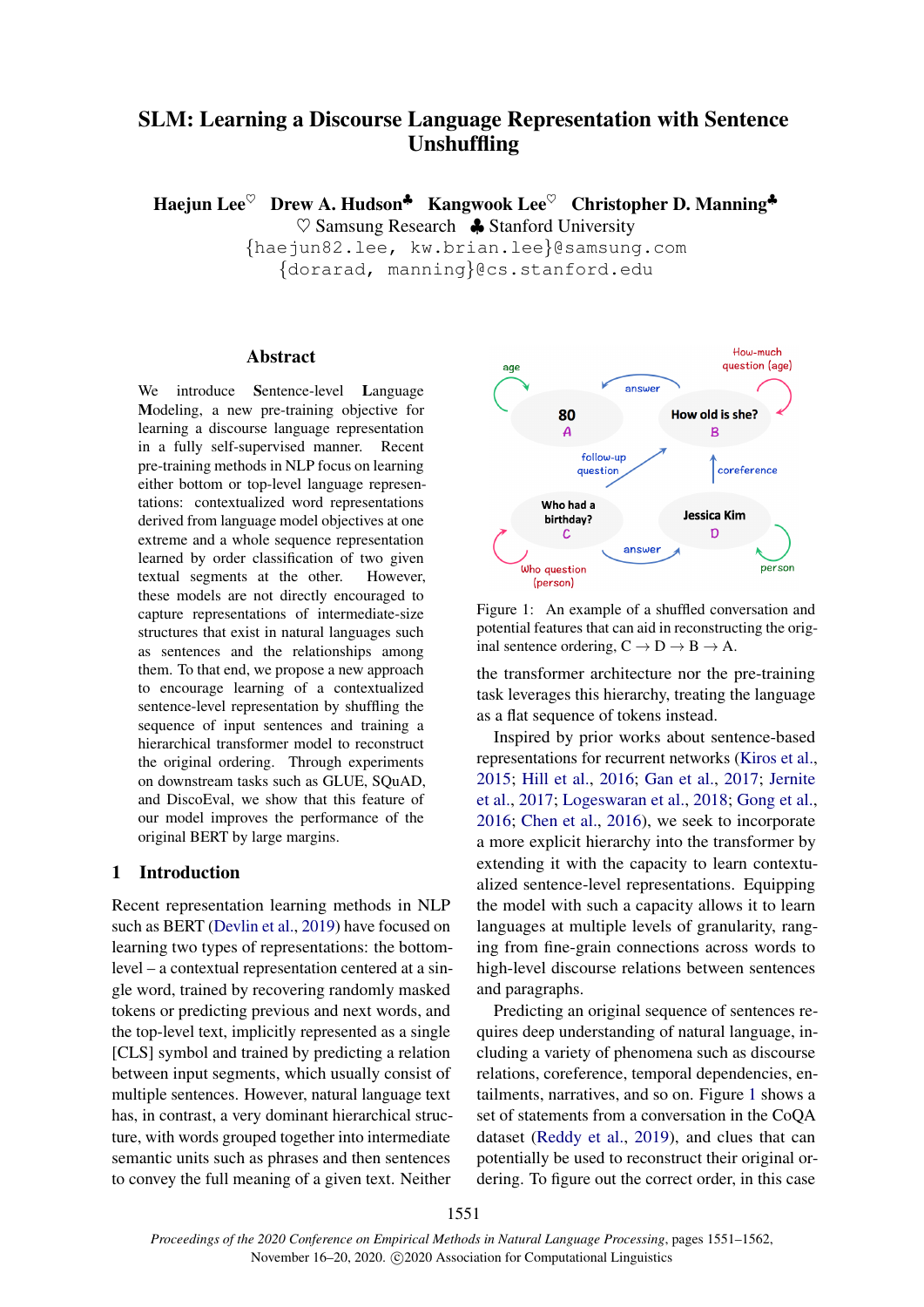C-D-B-A, a model has to understand that D and A are answers to questions C and B respectively and that 'she' in B refers to D, and it may need to know that B is a follow-up question on C. Not only are the semantics of separate sentences important but the relationships between them are crucial in solving this task. We therefore seek to encourage the model to capture these vital properties by training it to reconstruct the original sentence ordering.

To achieve this, we propose a pre-training objective that extends the word-level language modeling to analogously learn representations for sentences. Typical word-level language models are trained by guessing the neighbors of given words or by predicting masked words based on their context. Applying the same idea at a higher level, our approach learns representations that support predicting the next sentence representation among shuffled sentences for given previous representations, based on the semantic relations between them.

To allow the model to be effectively trained with the new unshuffling objective, we propose a pointerbased neural module that is specialized to predict the sentence order, called the Sequence Reconstructor (SR). In the SR, each sentence is represented by a sentential token that is inserted in front of it. A pointer network layer stacked on the transformer decoder is trained to point at the next contextualized sentence representation based on the previous sentence representations.

We show that our method achieves robust improvements over standard BERT's performance on the following downstream NLP tasks: GLUE for Natural Language Inference [\(Wang et al.,](#page-10-0) [2018\)](#page-10-0), SQuAD for Question Answering [\(Rajpurkar et al.,](#page-9-9) [2018\)](#page-9-9), and DiscoEval [\(Chen et al.,](#page-9-10) [2019\)](#page-9-10) for discourse aware sentence representations. We match the score of Text-To-Text Transfer Transformer Base  $(T5_{BASE})$  [\(Raffel et al.,](#page-9-11) [2020\)](#page-9-11), a state-of-theart model that uses  $BERT_{BASE}$  hyperparameters, while using only half the parameters, shorter training (3/8 tokens overall), and a fraction (1/37) of the data compared to T5. Moreover, we investigate the effect of the proposed objective through a qualitative analysis of the neighbor sentences of sentences that have similar sentential representations. We show that the results support our aim of enriching the transformer model with sentencelevel language understanding.

The contributions of our work are threefold: 1) we propose a new self-supervised pre-training ob-

<span id="page-1-0"></span>

Figure 2: Intended representation scope of each contextualized sentence representation

jective that extends a word-level language modeling strategy to the sentence-level; 2) we propose a pointer-based neural module to train the model for this objective, and demonstrate it leads to significant improvements over diverse NLP tasks; and 3) we provide a qualitative analysis showing that the learned contextualized sentence representations embed more subtle and rich structural, semantic, and relational information.

# 2 Proposed Method

In this section, we describe the details of our proposed methods. A conventional representation model is extended with sentence representations to gather sentence information and a Sequence Reconstructor (SR) to predict their original ordering. Fine-tuning architectures are modified to inject sentence representation into downstream NLP tasks.

#### 2.1 Pre-training with Sentence Unshuffling

Our model consists of an encoder for contextualizing input texts that uses a conventional transformer model like BERT, and a decoder that reconstructs the original ordering. We begin by splitting the input text into target segment units, sentences in this case, and shuffle them to remove their original ordering. We then add special tokens at the beginning of each segment, which will be used as sentence representations aggregating their meaning from their surroundings. We define a sentence-level language model (SLM) loss for reconstructing the original sentence ordering by making a sequence of predictions with a pointer network. Finally, the model is trained by sum of this loss and the standard masked language modeling (MLM) loss to pre-train the model. Through this pre-training objective, representations of sentences are properly contextualized by their neighboring sentence representations. Although we only consider sentence representations in this paper, our method can easily be extended to other syntactic levels such as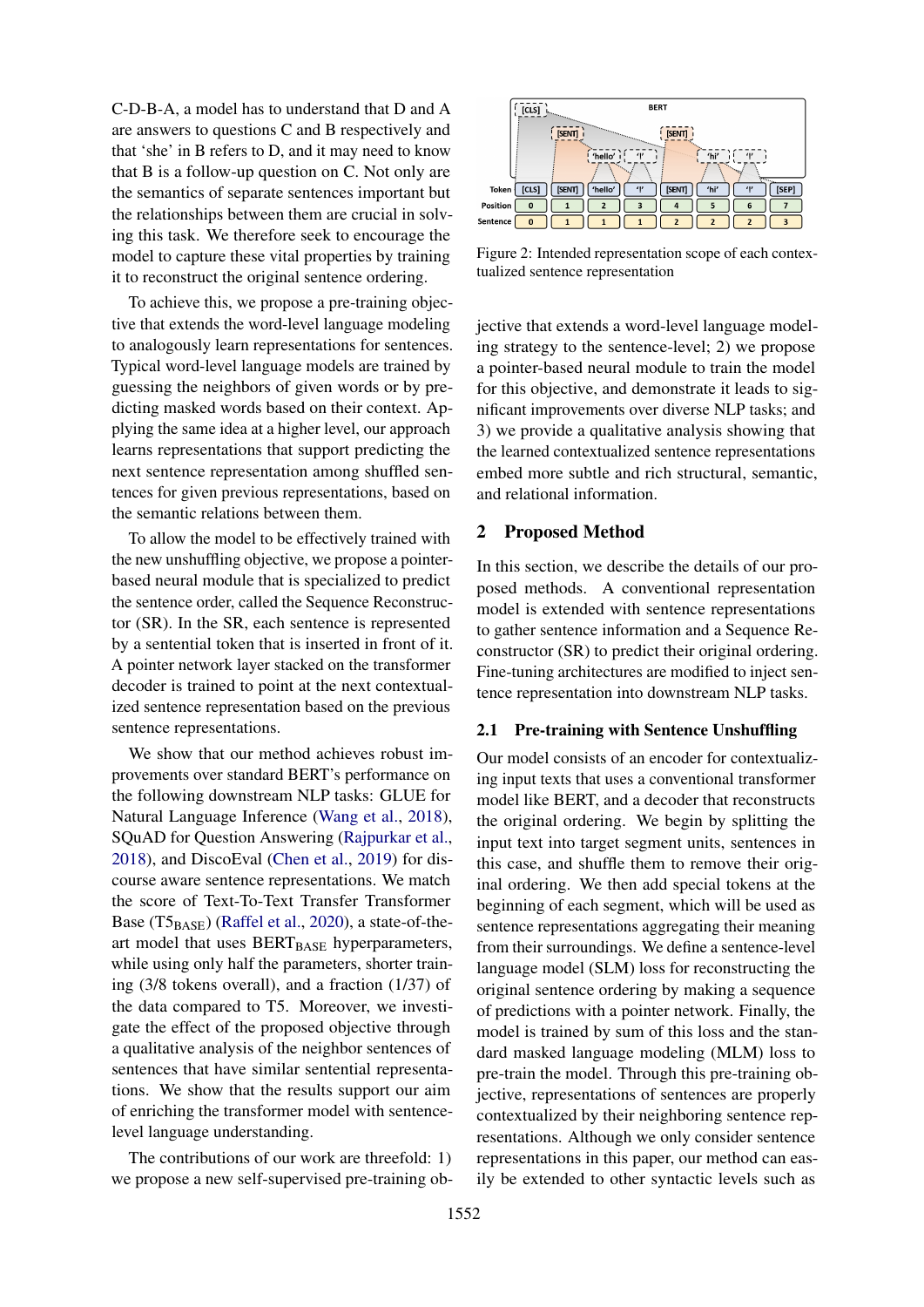<span id="page-2-0"></span>

Figure 3: An overview of the architecture for the sentence unshuffling. Input sentences are randomly shuffled and the original ordering is reconstructed by our Sequence Reconstructor model using the sentence representations.

phrases or paragraphs. We provide further detail about each of these components in the followings.

Sentence Representation: We insert a sentence token, [SENT] in front of every sentence, that is meant to represent each sentence and aggregate its meaning from its surroundings. Similarly to positional and segment-level embeddings in the original BERT model, and to distinguish sentences and limit the scope of the sentence representations, we add trainable sentence embeddings indicating the index of each sentence to each of the word representations in order to support potential sentence-level aggregation as in ERNIE [\(Sun et al.,](#page-10-1) [2020\)](#page-10-1). Figure [2](#page-1-0) shows trainable embeddings added to inputs and the scope of input tokens that are represented by each contextualized representation.

Sequence Shuffling: Input sentences are shuffled by manipulating their positional and sentence embeddings (as the positional encoding is the only clue to derive the actual sequences in a transformer architecture, unlike traditional RNNs). For example, the inputs of Figure [3](#page-2-0) are a pair of swapped sentences. Position embeddings of the first sentence are 5 to 7 and those of the second sentence are 1 to 4. The sentence embedding are similarly swapped as well. Note that importantly the model can perform the unshuffling task only based on the semantics of the sentences and the relations between them, rather than by using the positional embeddings, since these are shuffled together with the sentences (namely, if sentence X and Y are swapped, so are their positional embeddings). For each iteration, only half of the batches are shuffled to allow the model to see some of the input in its natural ordering.

Sequence Reconstructor: SR is our conditional decoder consists of a pointer network and transformer decoder similar to [Gong et al.](#page-9-6) [\(2016\)](#page-9-6) and [Logeswaran et al.](#page-9-5) [\(2018\)](#page-9-5). It predicts the original ordering of the shuffled input as depicted in

Figure [3.](#page-2-0) After encoding the shuffled inputs by BERT, we consider the contextualized embeddings:  $C = [h_{cls}, h_0, ..., h_{N-1}, h_{sep}]$  that correspond to the  $N$  sentence tokens we have inserted into the input sequence, along with the first ([CLS]) and last ([SEP]) tokens. It is passed to the Sequence Reconstructor for the task of reconstructing the original sentence ordering.

The embeddings in C, except the last  $h_{sep}$ , are sequentially processed through a transformer decoder [\(Vaswani et al.,](#page-10-2) [2017\)](#page-10-2) to obtain output *w*<sup>i</sup> while attending on the whole  $C$  and embeddings processed in the previous steps,  ${C_j}_{j=0}^{i-1}$ . Each processed output will be used to predict the sentence  $i$  in step  $i$  (Note that indexes of sentence representations in C are shifted by 1 due to  $h_{cls}$ inserted in front).

$$
w_i = \text{TransformerDecoder}(C_i, \{C_j\}_{j=0}^{i-1}, C)
$$
\n(1)

Then, we compute a probability distribution over the sentence representations using a pointer network. Each probability represents the likelihood of each sentence to come up next at step  $i$ , aiming to predict their original ordering:

$$
P_i = \text{Softmax}(w_i C^T) \tag{2}
$$

We calculate a cross-entropy loss to match for each contextualized sentence embedding the probability distribution of the predicting ordering with the golden positions.  $P_i = \{p_{i,j}\}_{j=0}^{N+1}$  is the predicted probabilities of sentence  $j-1$  (due to a shift by  $h_{cls}$ ) appearing at position i, and  $o_i$  is a one hot ground-truth vector of the correct position at step i. Finally, we average the losses for all positions  $i=0,\ldots,N$ :

$$
\mathcal{L}_{\text{slm}} = -\frac{1}{N+1} \sum_{i=0}^{N} \sum_{j=1}^{N+1} o_{i,j} \log (p_{i,j}) \qquad (3)
$$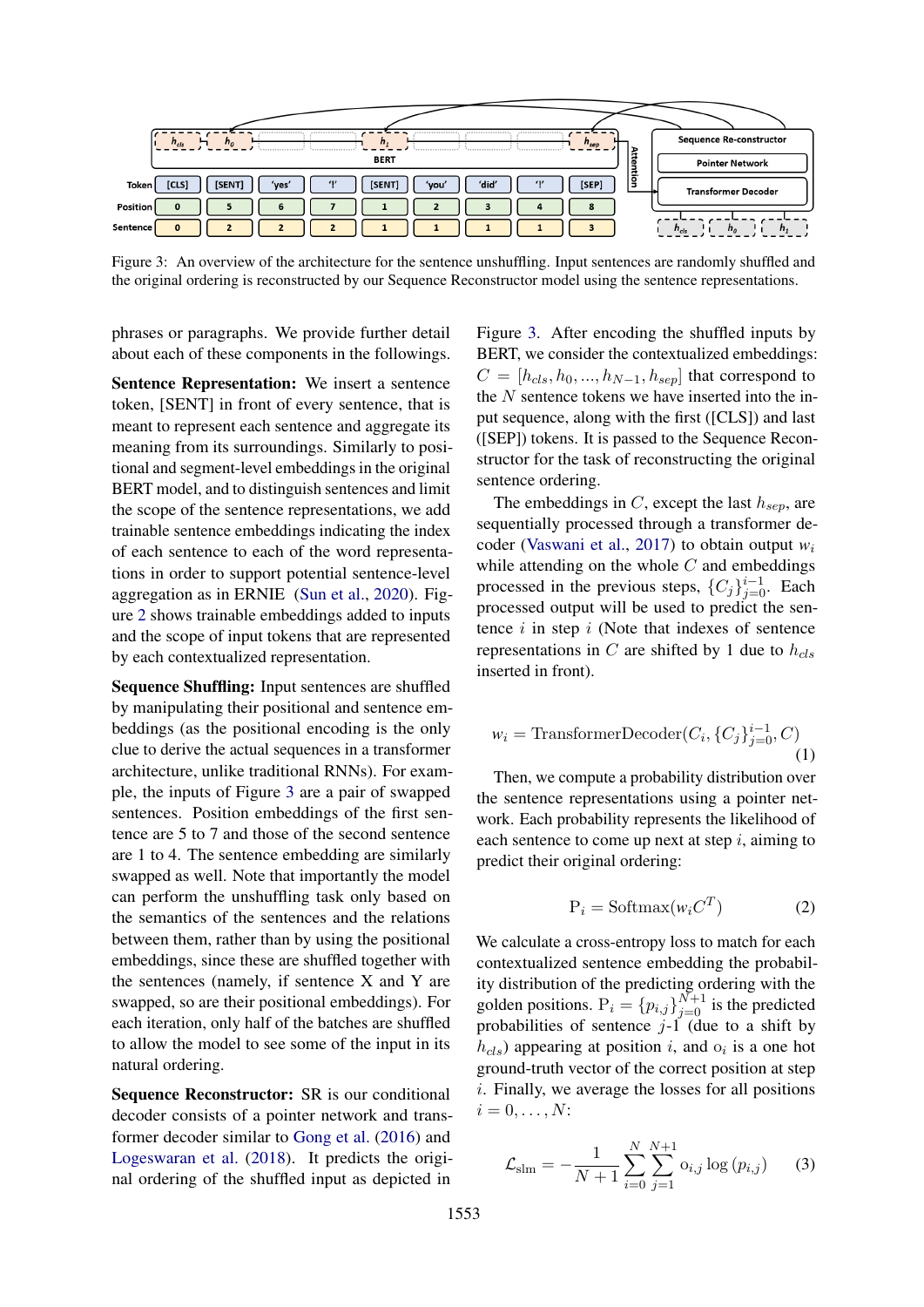<span id="page-3-0"></span>

|          | Class A   |                                | Class B                 |                                    |   |   |           |           |              |    | Answer<br>Sentence | Answer                 | Start | <b>Answer</b><br>End |   |           |
|----------|-----------|--------------------------------|-------------------------|------------------------------------|---|---|-----------|-----------|--------------|----|--------------------|------------------------|-------|----------------------|---|-----------|
|          |           | <b>Classifier / Regression</b> |                         |                                    |   |   |           |           |              |    |                    | <b>Pointer Network</b> |       |                      |   |           |
|          | $h_{cls}$ | $h_{\alpha}$                   | Francisco (1999) - 1999 | $n_{1}$<br><b>BERT</b>             |   |   | $h_{sep}$ | $h_{cls}$ | $h_{\alpha}$ |    | h <sub>1</sub>     | <b>BERT</b>            |       |                      |   | $h_{sep}$ |
| Token    | [CLS]     | [SENT]                         |                         | [SENT]                             |   |   | [SEP]     | [CLS]     | [SENT]       | q, | [SENT]             |                        |       |                      |   | [SEP]     |
| Position | $\Omega$  |                                |                         | 4                                  | 5 | ь |           | 0         |              |    | з                  |                        |       | 5                    | 6 |           |
| Sentence |           |                                |                         |                                    |   |   | з         | $\bf{0}$  |              |    |                    |                        |       |                      |   |           |
| Segment  |           |                                |                         |                                    |   | 0 | 0         | 0         | 0            | o  |                    |                        |       |                      |   |           |
|          |           |                                |                         | <b>Classification / Regression</b> |   |   |           |           |              |    |                    | <b>Extractive QA</b>   |       |                      |   |           |

Figure 4: Fine-tuning Architectures. Sentence representations are concatenated to the [CLS] representation before being fed into the output layer for downstream classification (or regression) tasks and used to predict an answer sentence for extractive QA tasks.

Intuitively, the decoder learns how to transform a representation of sentence to the next sentence's representation recurrently by attending on the whole sentence representations from the encoder and previously transformed embeddings.

One important design choice here is that the Sequence Reconstructor only sees C, which are contextualized embeddings of [CLS], the sentence tokens, and [SEP] while other contextualized word representations are masked out. The model should find out the original sequence using only sentence representations and this will enforce the encoder to embed all necessary information into the contextualized sentence embedding instead of spreading them over all embeddings.

Overall, the whole model is trained by minimizing a sum of the standard masked language model loss as in the original BERT design and our new sentence-level language model loss.

$$
\mathcal{L} = \mathcal{L}_{mlm} + \mathcal{L}_{slm} \tag{4}
$$

Note that the SR module only adds about 7.1% overhead in computation time to the standard transformer encoder and only during the pre-training stage. It is lightweight compared to the full transformer stack in terms of computation and number of parameters, because it performs re-ordering over a small number of sentential tokens (20 in a 512 token sequence) using shallow decoder stacks (3 layers).

# 2.2 Fine-tuning

The original fine-tuning methods of BERT are slightly modified to encourage the model to use sentence representations learned during pre-training for downstream NLP tasks. Figure [4](#page-3-0) shows the overall fine-tuning architecture for extractive QA and classification and regression tasks.

Classification and regression: The contextualized sentence embeddings of given sentences are concatenated to the [CLS] embedding. Depending on the sentence number of the task, one or two sentence tokens are concatenated before being fed into the output layer.

Extractive QA: For extractive tasks, we add an answer sentence prediction that finds the sentence token corresponding to the answer, using a pointer network to an existing answer span prediction. To distinguish the question and the context, segment embeddings as in BERT are used while other tasks use the same segment index for all inputs. The final loss is the sum of three independent pointer networks losses: 1) the answer start index, 2) the answer end index, and 3) the answer sentence index.

## 3 Experiments

#### 3.1 Benchmark Datasets

To measure the excellence of our propose SLM on various downstream tasks, we conduct experiments with three well-known benchmarks: General Language Understanding Evaluation (GLUE), the Stanford Question Answering (SQuAD) v1.1 and v2.0, and Discourse Evaluation (DiscoEval) [\(Chen et al.,](#page-9-10) [2019\)](#page-9-10). We exclude the WNLI task from GLUE following BERT which always achieves 65.1 accuracy of the majority class. RST-DT task is also excluded from DiscoEval which requires a tree structure encoding. Metrics used are Matthew's correlation for CoLA, F1 for MRPC, Spearman's correlation for STS-B, Exact Match (EM) / F1 for SQuAD, and accuracy for rest of tasks. We report development set results for SQuAD to compare with other models, both development and test set scores for GLUE, and test set scores for DiscoEval.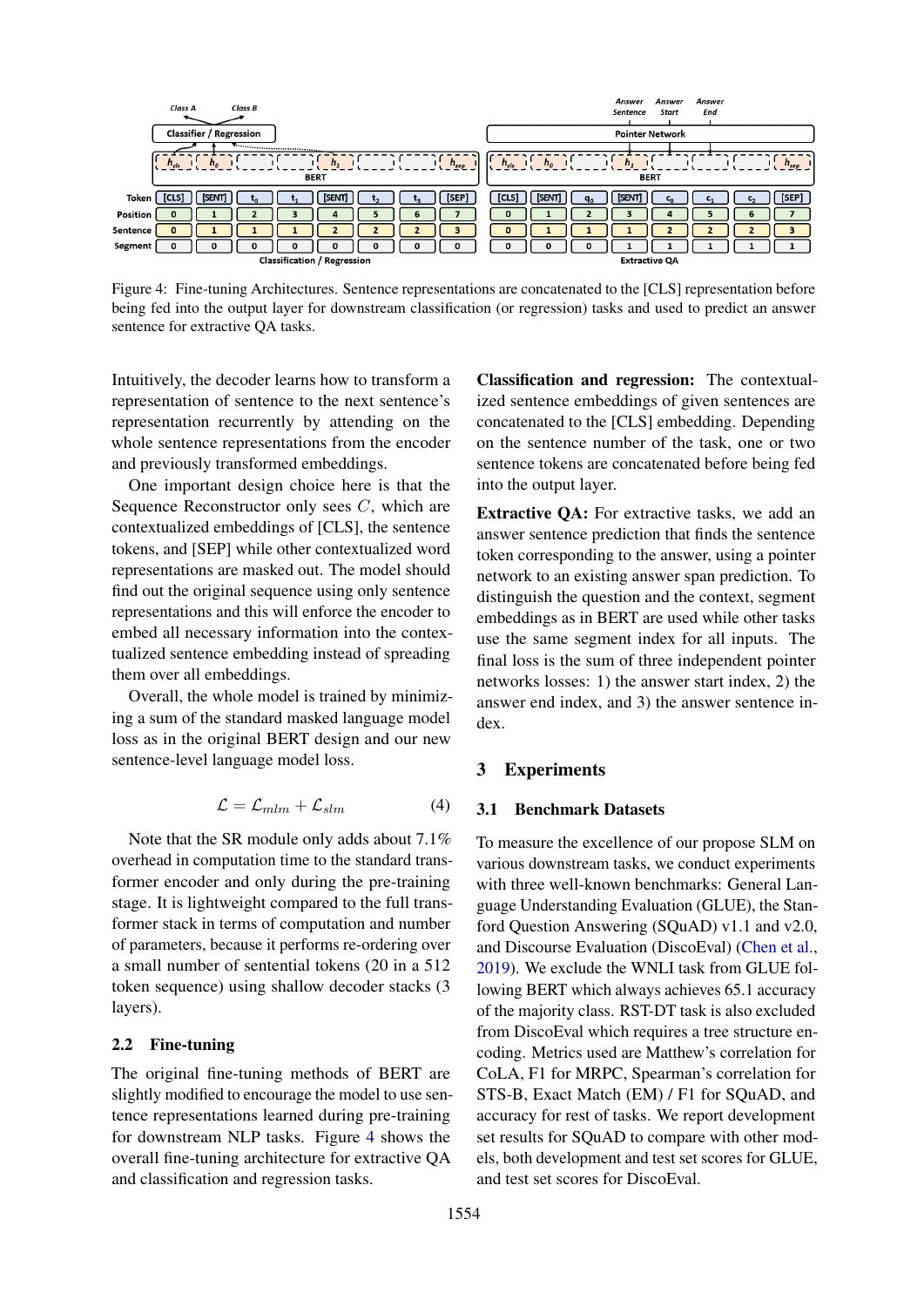<span id="page-4-1"></span>

| Model                                                                                                 | CoLA | $SST-2$ | <b>MRPC</b> | $STS-B$ | <b>QQP</b> | $\overline{\text{MNL}}$ -m/mm | <b>ONLI</b> | <b>RTE</b> | Avg. |
|-------------------------------------------------------------------------------------------------------|------|---------|-------------|---------|------------|-------------------------------|-------------|------------|------|
| Development set results. The best score from hyperparameter searches using parameters in Section 3.2. |      |         |             |         |            |                               |             |            |      |
| <b>BERT</b> <sub>BASE</sub>                                                                           | 57.3 | 92.9    | 89.0        | 88.6    | 91.4       | 84.8 / 84.9                   | 91.8        | 71.5       | 83.6 |
| BERTLARGE                                                                                             | 63.1 | 93.2    | 88.0        | 89.5    | 91.7       | 86.6/86.6                     | 92.3        | 74.0       | 85.0 |
| $\text{BERT}_{\text{LARGE-WWM}}$                                                                      | 64.1 | 94.7    | 90.0        | 90.4    | 91.7       | 87.8/87.7                     | 94.0        | 77.3       | 86.4 |
| $SLM_{BASE}(1M$ steps)                                                                                | 62.1 | 93.7    | 90.0        | 90.3    | 91.6       | 86.6/86.4                     | 93.0        | 81.2       | 86.1 |
| $SLM_{BASE}(3M$ steps)                                                                                | 62.4 | 94.2    | 90.4        | 90.9    | 91.7       | 87.4 / 87.5                   | 93.8        | 83.0       | 86.8 |
| Test set results. Other models' scores are taken from the GLUE leaderboard or their papers            |      |         |             |         |            |                               |             |            |      |
| <b>BERT</b> <sub>BASE</sub>                                                                           | 52.1 | 93.5    | 88.9        | 87.1    | 89.2       | 84.6 / 83.4                   | 90.5        | 66.4       | 81.7 |
| ERNIE $2.0_{BASE}$                                                                                    | 55.2 | 95.0    | 89.9        | 86.5    | 89.8       | 86.1/85.5                     | 92.9        | 74.8       | 84.0 |
| $T5_{BASE}$                                                                                           | 51.1 | 95.2    | 90.7        | 88.6    | 89.4       | 87.1/86.2                     | 93.7        | 80.1       | 84.7 |
| <b>BERTLARGE</b>                                                                                      | 60.5 | 94.9    | 89.3        | 87.6    | 89.3       | 86.7/85.9                     | 92.7        | 70.1       | 84.1 |
| <b>XLNet</b> LARGE                                                                                    | 63.6 | 95.6    | 89.2        | 91.8    | 91.8       | $89.8/ -$                     | 93.9        | 83.8       | 87.4 |
| <b>ELECTRALARGE</b>                                                                                   | 68.2 | 94.8    | 89.6        | 91.0    | 90.1       | 90.1 /<br>$\sim$              | 95.4        | 83.6       | 87.9 |
| $T5_{\rm LARGE}$                                                                                      | 61.2 | 96.3    | 92.4        | 89.9    | 89.9       | 89.9 / 89.6                   | 94.8        | 87.2       | 87.9 |
| SLM <sub>BASE</sub> (3M steps)                                                                        | 55.3 | 95.1    | 90.0        | 88.3    | 89.6       | 87.3/86.8                     | 93.9        | 78.5       | 85.0 |

Table 1: GLUE results. BERT dev scores are produced by same hyperparameter searches using the official pre-trained models. Bolded are the highest scores among Base-size models. XLNet and ELECTRA's scores are averages except MNLI-mm that are not reported in the papers.

#### <span id="page-4-0"></span>3.2 Experimental Setup

For the experiments, we follow  $BERT_{BASE}$ 's hyperparameters and corpus. Our model is trained with 512 length-256 batch size using Wikipedia dumps and BookCorpus [\(Zhu et al.,](#page-10-3) [2015\)](#page-10-3). We split inputs into sentences using the NLTK toolkit [\(Loper and](#page-9-12) [Bird,](#page-9-12) [2002\)](#page-9-12), which are then re-shuffled for every epoch. In terms of data preprocessing, when each input is fed into the model, we set the maximum count M of sentences to process as 20 in our experiments. If exceeded, we randomly merge pairs of adjacent sentences and treat them as a single sentence until the required sentence count is reached. We perform this preprocessing step in order to deal with an uncommonly large number of sentences. For the masked language model objective, we randomly mask up to three continuous word tokens using a geometric distribution,  $Geo(p = 0.2)$  following the findings of T5 [\(Raffel et al.,](#page-9-11) [2020\)](#page-9-11) and SpanBERT [\(Joshi et al.,](#page-9-13) [2020\)](#page-9-13), but sentence tokens are not masked. The models are pre-trained for 1M and 3M steps and optimized by Adam with linear weight decaying using a learning rate 1.5e-4. Any other configuration not mentioned here is the same as the original BERT model.

Fine-tuning is done by a hyperparameter search of learning rate:  $\{1e-5, 3e-5, 5e-5, 1e-4\}$  and epoch between 2 to 15 depends on the tasks. We select the run with the best development set score among five runs for each parameter combination for more stable results. For GLUE test set results, predictions from models with the best development score are submitted. All results of downstream NLP tasks in this paper are results of a single model trained

with a single task. For DiscoEval[\(Chen et al.,](#page-9-10) [2019\)](#page-9-10) tasks, we freeze the encoder and only fine-tune the output layer following [Chen et al.](#page-9-10) [\(2019\)](#page-9-10).

Although the recent state-of-the-art models such as ALBERT [\(Lan et al.,](#page-9-14) [2019\)](#page-9-14) or T5 use extremely large model and training data, we follow  $BERT_{BASE}$ 's model size because of practical limitations of computation resources. We believe that the BASE settings allow for a robust comparison to the current leading approaches.

# 4 Results

We compare our SLM model with the original BERT, XLNet [\(Yang et al.,](#page-10-4) [2019\)](#page-10-4), ELECTRA [\(Clark et al.,](#page-9-15) [2019\)](#page-9-15), ERNIE 2.0 [\(Sun et al.,](#page-10-1) [2020\)](#page-10-1), CONPONO [\(Iter et al.,](#page-9-16) [2020\)](#page-9-16), BART [\(Lewis et al.,](#page-9-17) [2020\)](#page-9-17) and T5 which are the current state-of-theart for the benchmark datasets we use. We mainly compare with models using  $BERT_{BASE}$  hyperparameters.

## 4.1 GLUE results

Table [1](#page-4-1) shows the performance of our method on the GLUE dataset for all tasks except WNLI. Our method significantly improves the downstream NLP tasks in the GLUE dataset. While most tasks are improved from the original BERT, improvement of RTE by 12.1 points is the most significant. We assume this is because our model learns the relationship of sentences thanks to our objective and it is the most effective on the entailment task with relatively small data like RTE. While our average test score is the highest among Base-size models that is 0.3 points higher than  $T5_{BASE}$ , some scores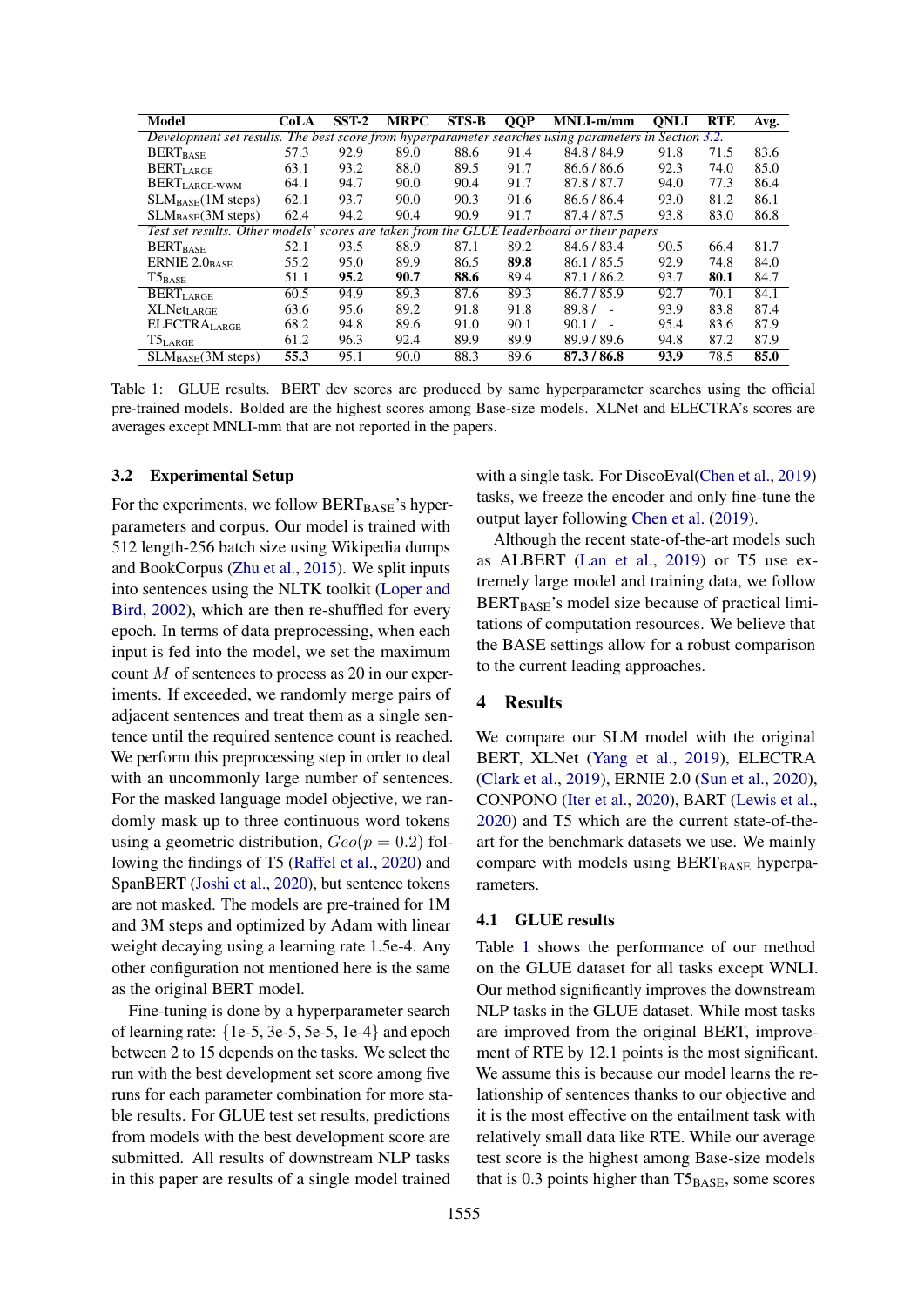<span id="page-5-0"></span>

|                             | SOuAD v1.1  | SQuAD v2.0  |
|-----------------------------|-------------|-------------|
| Model                       | EM/Fl       | EM / F1     |
| <b>BERT</b> <sub>BASE</sub> | 80.8/88.5   | 75.2/78.3   |
| <b>XLNet<sub>BASE</sub></b> |             | 78.5/81.3   |
| <b>BARTBASE</b>             | /90.8       |             |
| ELECTRABASE*                | 84.5 / 90.8 | 80.5 / 83.3 |
| $T5_{\rm BASE}$             | 85.4/92.1   |             |
| <b>BERTLARGE</b>            | 84.1/90.9   | 78.7/81.9   |
| BERT <sub>LARGE-WWM</sub>   | 86.7/92.8   | 82.6/85.4   |
| $SLM_{BASE}(1M)$            | 84.6/91.5   | 80.7/83.7   |
| $SLM_{BASE}(3M)$            | 85.3/92.2   | 81.9 / 84.9 |

Table 2: Fine-tuning results on the SQuAD v1.1 and v2.0 development sets. The scores of BERT on SQuAD v2.0 are produced using the official pre-trained models and others are taken from their papers. Bolded are the highest scores among Base-size models. \*mean scores over 10 runs.

are even comparable with large models trained by more total tokens and data. Our average score is 0.9 points higher than  $BERT_{LARGE}$ . Our SST-2 score is higher than BERT and ELECTRA's scores and MRPC score is higher than BERT, XLNet, and ELECTRA.

#### 4.2 SQuAD results

As shown in Table [2,](#page-5-0) our method significantly improves the performance on both SQuAD v1.1 and v2.0. It exceeds the original  $BERT_{BASE}$  model by 3.0 and 5.4 points F1 and 3.8 and 5.5 points EM for v1.1 and v2.0 respectively when it is equally trained for 1M steps. When it is sufficiently trained for 3M steps, additional gains are achieved by 0.7 and 1.2 points EM/F1. Finally, it achieves a tie score with the  $T5_{BASE}$  model in SQuAD v1.1. This is an impressive result because T5 is an encoderdecoder model which uses twice as many parameters and is trained by 2.7-times more total tokens and astonishingly 37-times more data.

<span id="page-5-1"></span>

| Model                       | SP   | BSO  | DC   |      | <b>SSP PDTB-E/I</b> |
|-----------------------------|------|------|------|------|---------------------|
| <b>BERT</b> <sub>BASE</sub> | 53.1 | 68.5 | 58.9 | 80.3 | 41.9/42.4           |
| <b>BERTLARGE</b>            | 53.8 | 69.3 | 59.6 | 80.4 | 44.3/43.6           |
| <b>ROBERTaBASE</b>          | 38.7 | 58.7 | 58.4 | 79.7 | 39.4/40.6           |
| <b>CONPONOBASE</b>          | 60.7 | 76.8 | 72.9 | 80.4 | 42.9/44.9           |
| $SLM_{BASE}(1M)$            | 72.4 | 84.1 | 75.4 | 81.5 | 45.9/46.3           |
| $SLM_{\rm BASE}(3M)$        | 73.4 | 84.5 | 76.1 | 81.5 | 46.4 / 47.8         |

Table 3: Test set results of DiscoEval datasets except RST-DT. Scores of other models are from [Chen et al.](#page-9-10) [\(2019\)](#page-9-10) and [Iter et al.](#page-9-16) [\(2020\)](#page-9-16)

#### 4.3 DiscoEval Results

Table [3](#page-5-1) shows the test set results on DiscoEval. Our method achieves improvements with a large margin on all tasks over the previous state-of-the-art model, CONPONO [\(Iter et al.,](#page-9-16) [2020\)](#page-9-16). This result reveals

<span id="page-5-2"></span>

|                           | $SQuAD$ v1.1 | SOuAD $v2.0$ |
|---------------------------|--------------|--------------|
| Model                     | EM/F1        | EM / F1      |
| Original Sentences        | 82.7/89.8    | 76.5/79.4    |
| <b>Shuffled Sentences</b> | 83.2/90.1    | 77.4 / 80.5  |

Table 4: The results on SOuAD datasets of models trained with original and shuffled sentences.

that our method learns discourse relations better with our sentence unshuffling objective. Especially, an improvement on SP, finding the original position of a given sentence, is the most significant by 12.7 points higher than CONPONO. This is because sentence positions for a given sentence can be found by finding the next sentence which means the SP task is a reduced problem of our sequence reconstruction task. The improvements on SSP, predicting whether the given sentence belongs to the Abstract section, is relatively little because it has less in common with the SLM objective.

#### 5 Analysis

#### 5.1 Sentence representation in BERT

To gain motivation for our approach, we begin by running a simple experiment to measure the level of hierarchical understanding of the standard BERT model using the masked language model objective. We train two models: one with sentences in the original ordering and another with the sentences shuffled. The latter model is expected to lose the hierarchical semantics at the discourse level as the shuffling breaks the relations implied by the natural ordering. In practice, the SQuAD results detailed in Table [4](#page-5-2) show a model trained with the shuffled sentences in fact outperforms the model trained with the sentences in the original ordering. These results indicate that BERT does not take advantage of the global, sentence-level, structure of the text but rather apparently captures a shallower understanding that does not translate into an improvement in reading comprehension performance.

#### 5.2 Effect of our proposed method

In this section, we perform ablation studies to show the impact of our proposed methods. We trained 5 models with different configurations discarding different aspects of the model. We use SQuAD and four tasks from GLUE which are large enough to derive stable comparisons.

Shuffled Batch: Amount of shuffled batches that need to be balanced between learning by seeing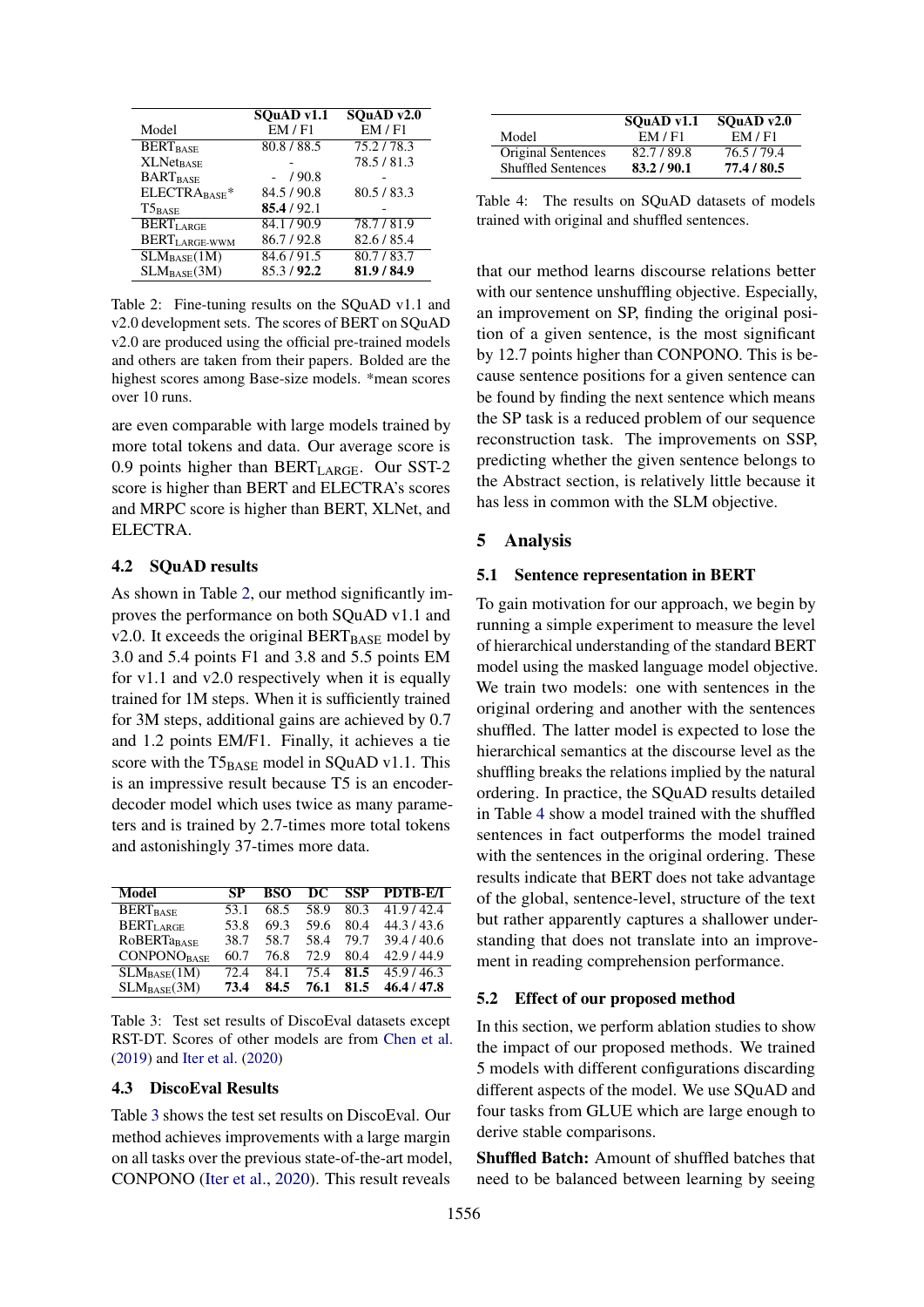| Shuf.<br><b>Batch</b> | Sea.<br>Recon. | Sent.<br>Repr. | $SQuAD$ v1.1<br>EM/F1 | SQuADv2.0<br>EM/F1 | <b>MNLI</b><br>m/mm | <b>ONLI</b> | $SST-2$ | <b>OOP</b> | Avg. |
|-----------------------|----------------|----------------|-----------------------|--------------------|---------------------|-------------|---------|------------|------|
| 50%                   |                | ✓              | 84.6 / 91.5           | 80.7/83.7          | 86.6 / 86.4         | 93.0        | 93.7    | 91.6       | 88.0 |
| $100\%$               |                |                | 84.2/91.2             | 80.3/83.4          | 86.1/86.2           | 92.9        | 93.5    | 91.4       | 87.7 |
| $100\%$               |                | $\checkmark$   | 83.7/90.7             | 77.3/80.4          | 85.4 / 85.6         | 92.3        | 93.0    | 91.3       | 86.6 |
| $0\%$                 |                |                | 82.8/90.1             | 76.8/79.8          | 85.3/85.5           | 92.2        | 93.0    | 91.1       | 86.3 |
| $0\%$                 |                |                | 82.7/89.8             | 76.5/79.4          | 84.7 / 84.6         | 91.7        | 92.8    | 91.1       | 85.9 |

Table 5: Ablation study on our proposed methods

and predicting the original sequence.

Sequence Reconstructor: Whether the model is trained with a loss from sentence-level objective and the sequence reconstructor model.

Sentence Representation: Whether the model uses sentence representation tokens and embeddings.

While all features increase performance individually, the biggest gains stem from the sequence reconstruction objective with both the shuffled and original orderings. This combination increases SQuAD v1.1 EM / F1 by 1.9 / 1.7 points and v2.0 by 4.2 / 4.3 points respectively. MNLI-m/mm accuracies are similarly improved by 1.9 and 1.8 points. Other tasks are also slightly improved. Notably, our best performing model is achieved by shuffling the sentence ordering only for half of the input batches, to allow the model experiencing also the natural ordering. Removing the ordering from all batches rather than half of them leads to slight reductions of 0.1-0.5 points for most tasks, which might result from the model's lack of exposure to natural input ordering that would be necessary for some tasks.

One interesting point is that just adding a sentence representation or shuffling the input are each individually increasing the performance even without the sentence-level objective. We conjecture that some of the sentence representations can be learned from the standard word-level prediction loss without the specific objective based on the explicit sentence representation. Shuffling input might help by adding regularization effects and making the model more robust against noisy permutations as well.

#### 5.3 What information is learned by SLM?

For a more intuitive understanding of what is learned from the unshuffling objective, we search the closest sentences to query sentences using a cosine distance of sentence representations from our pre-trained model. Sentences with typical discourse labels from samples in [Jernite et al.](#page-9-4) [\(2017\)](#page-9-4) are used as queries to see whether our model captures a variety of different discourses and 1M sentence pairs from Gutenberg BookCorpus [\(Lahiri,](#page-9-18) [2014\)](#page-9-18) are used as targets to search. Table [6](#page-7-0) shows the Top 3 closest sentences for each query sentence with discourse labels. We additionally pick one of the highly ranked results to show diversities of similarities between queries and retrievals. We mark query and retrieved sentences in bold and show previous sentences together. Semantically similar phrases are marked in blue while potential clues to discourse relations are in red. Results that do not match the query's discourse label are marked by  $\times$ .

As we can see from the table, most of the retrieved sentences share a mixture of syntactic, semantic and discourse-level aspects with the given queries, especially in regard to their relationships with their surrounding context. Even without any fine-tuning and filtering of the retrieved results, most of the highly ranked ones share a similar discourse relation with their prior sentences to that of the query sentences. Some discourse relations are commonly indicated by conjunctive words, and then the retrieved sentences have conjunctions of the relevant discourse sense, e.g. *"in fact"*, and *"soon"* for *strengthen*, and words indicating similar temporal relations for *temporal*. In other cases, when the results differ in the conjunctive words, they still hold high-level structural similarities to the query sentences. This is especially true for the *elaboration* and *list* relations. Finally, we notice that semantically similar phrases are also captured by the retrieved results. In the *contrast* example, results contain phrases like *"all was still"*, and *"no other sound came from"* which correspond to the word *"silence"* in the query. It is noticeable that overall our model seems to focus more on the relational aspect than the semantic and syntactic aspects. This serves as a qualitative evidence for the effectiveness of the new unshuffling objective: while all aspects are needed for sentence understanding, we conjecture that the relational component is the one most vital for the un-shuffling task as it naturally demands an understanding of the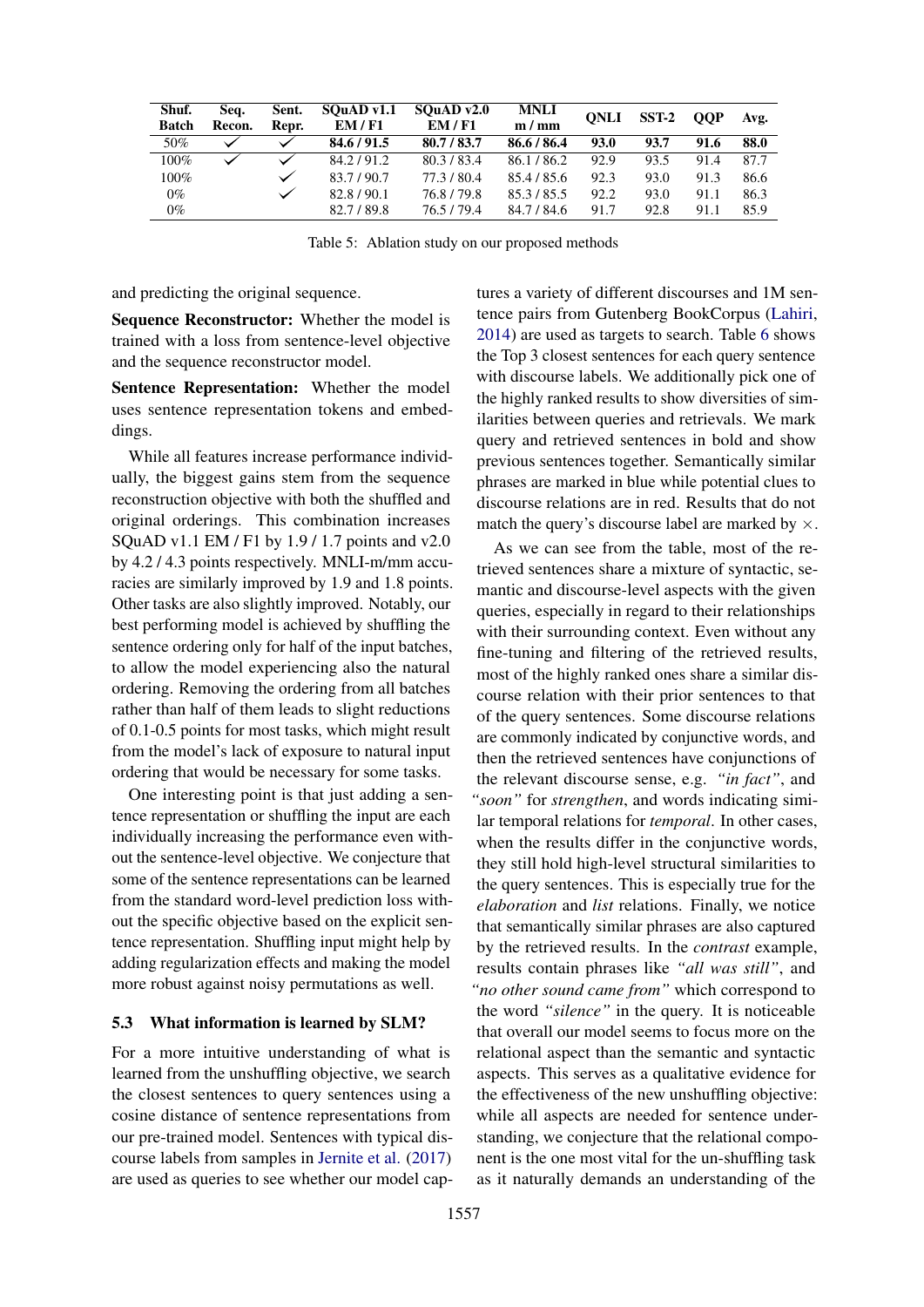<span id="page-7-0"></span>

| <b>Discourse</b> | <b>Sources and Nearest Neighbors</b>                                                                                                                                    |
|------------------|-------------------------------------------------------------------------------------------------------------------------------------------------------------------------|
| Contrast         | Q: The waterwheel hammered on. Otherwise there was silence.                                                                                                             |
| $\times$         | 1) A portion of the burning log fell on to the hearth. <b>Then there was silence</b>                                                                                    |
|                  | 2) The bees still worked on, and the butterflies did not rest from roving, their smallness seeming to shield them                                                       |
|                  | from the stagnating effect that this turning moment of day had on larger creatures. Otherwise all was still.                                                            |
|                  | 3) A class in spelling, big boys and little girls, toed a crack in front of the waster's desk. The rest of the                                                          |
|                  | school droned away on appointed tasks in the drowsy interlude.                                                                                                          |
| $\times$         | 4) Fra Girolamo, give her-the Crucifix, said the voice of Fra Girolamo. No other sound came from the dying                                                              |
|                  | lips.                                                                                                                                                                   |
| Strengthen       | Q: It doesn't hurt at all. In fact it's exhilarating.                                                                                                                   |
|                  | 1) We have no great political guns aboard. On the contrary, the majority of the passengers are Americans.                                                               |
|                  | 2) I don't believe in the faults. They're just a joyous softening of the outline - more beautiful than                                                                  |
|                  | perfection.                                                                                                                                                             |
|                  | 3) I never regarded Ealer's readings as educational. Indeed, they were a detriment to me.                                                                               |
|                  | 7) We have no sympathy at all with the moral indignation of our time against M. Zola. It is simply the                                                                  |
|                  | indignation of Tartuffe on being exposed.                                                                                                                               |
| Elaboration      | Q: Then I became a woman. A strong one at that.                                                                                                                         |
|                  | 1) Christianity was the last great religious synthesis. It is the one nearest to us.                                                                                    |
|                  | 2) I wanted you to care for me so that I could influence you. It wasn't easy.                                                                                           |
|                  | 3) It got on my nerves - the women I saw. Worse than any man.                                                                                                           |
|                  | 9) He's past his seventy now, - ever so much; but he's just as modest as a young girl. A deal more modest                                                               |
|                  | than some of them.                                                                                                                                                      |
| Return           | Q: He had a point. Still for good measure, I pouted.                                                                                                                    |
|                  | 1) Logically - if not legally - there is apparently an inference of the interchange of matrimonial consent here. I                                                      |
|                  | stick to my own opinion, nevertheless.                                                                                                                                  |
|                  | 2) To him I was a squeezed lemon. Nevertheless I took his hint.                                                                                                         |
|                  | 3) It was almost dark. Yet I must walk away.                                                                                                                            |
|                  | 9) He spoke not a word. I pitied him from the bottom of my heart.                                                                                                       |
| Temporal         | Q: It limped closer at a slow pace. Soon it stopped in front of us.                                                                                                     |
|                  | 1) The current carried them on and on, but not so swiftly as it was carrying the tree. Soon they were                                                                   |
|                  | approaching the bend.                                                                                                                                                   |
|                  | 2) Then he got down from his post and loafed along the sidewalk, still observing and occasionally commenting.                                                           |
|                  | Presently he dropped into my wake and followed along behind.                                                                                                            |
|                  | 3) Slowly, patiently, watchfully, the hunter followed. After a while he stopped with a satisfied grin.                                                                  |
|                  | 12) The mass fell into columns by threes and fours to accommodate itself to the narrow road, and strode                                                                 |
|                  | briskly along southward in the wake of the leaders. In a few minutes the Hogan cabin was reached.                                                                       |
| List             | $Q: I$ saw flowers on the ground. I heard birds in the trees.                                                                                                           |
| $\times$         | 1) He saw a garden. We saw a wilderness.                                                                                                                                |
|                  | 2) I heard the pulse of the besieging sea throb far away all night. I heard the wind fly crying, and convulse                                                           |
|                  | tumultuous palms.                                                                                                                                                       |
| X                |                                                                                                                                                                         |
|                  | 3) I took several long walks while collecting objects of natural history. The country is pleasant for exercise.<br>5) My maid is a treasure. My dressmaker is charming. |

Table 6: Nearest neighbors of contextualized sentence representations.

relationships between the sentences.

## 6 Related Work

Contextualized Representation learning for NLP: Self-supervised representation learning became popular after contextualization methods were introduced. ELMo [\(Peters et al.,](#page-9-19) [2018\)](#page-9-19) dynamically contextualizes representations of adjacent words using bi-directional recurrent encoders. BERT [\(Devlin et al.,](#page-9-0) [2019\)](#page-9-0) adopted a deep transformer encoder and has proposed the masked language modeling objective incorporating a bi-directional context. After the success of BERT, researchers started exploring various new pre-training objectives such as span boundary representations [\(Joshi](#page-9-13) [et al.,](#page-9-13) [2020\)](#page-9-13), reordering of local permutations

[\(Wang et al.,](#page-10-5) [2019\)](#page-10-5), detecting incorrectly replaced tokens [\(Clark et al.,](#page-9-15) [2019\)](#page-9-15), combining multiple tasks [\(Sun et al.,](#page-10-1) [2020\)](#page-10-1), a decoder-based masked word prediction [\(Song et al.,](#page-10-6) [2019\)](#page-10-6), and so on.

Another line of works tried to scale up the model with more parameters, training data, and computation resources. RoBERTa [\(Liu et al.,](#page-9-20) [2019\)](#page-9-20) trains BERTLARGE model with 10x more data for 16x more iterations. ALBERT [\(Lan et al.,](#page-9-14) [2019\)](#page-9-14) uses the xxlarge model whose parameters are reduced by weight sharing and factorizations. T5 proposes a multi-task encoder-decoder architecture that uses up-to about 33x weight parameters, 37x data size compared to the original BERT<sub>LARGE</sub> model.

Sentence Representation Models: Several works tried to learn sentence representations using adja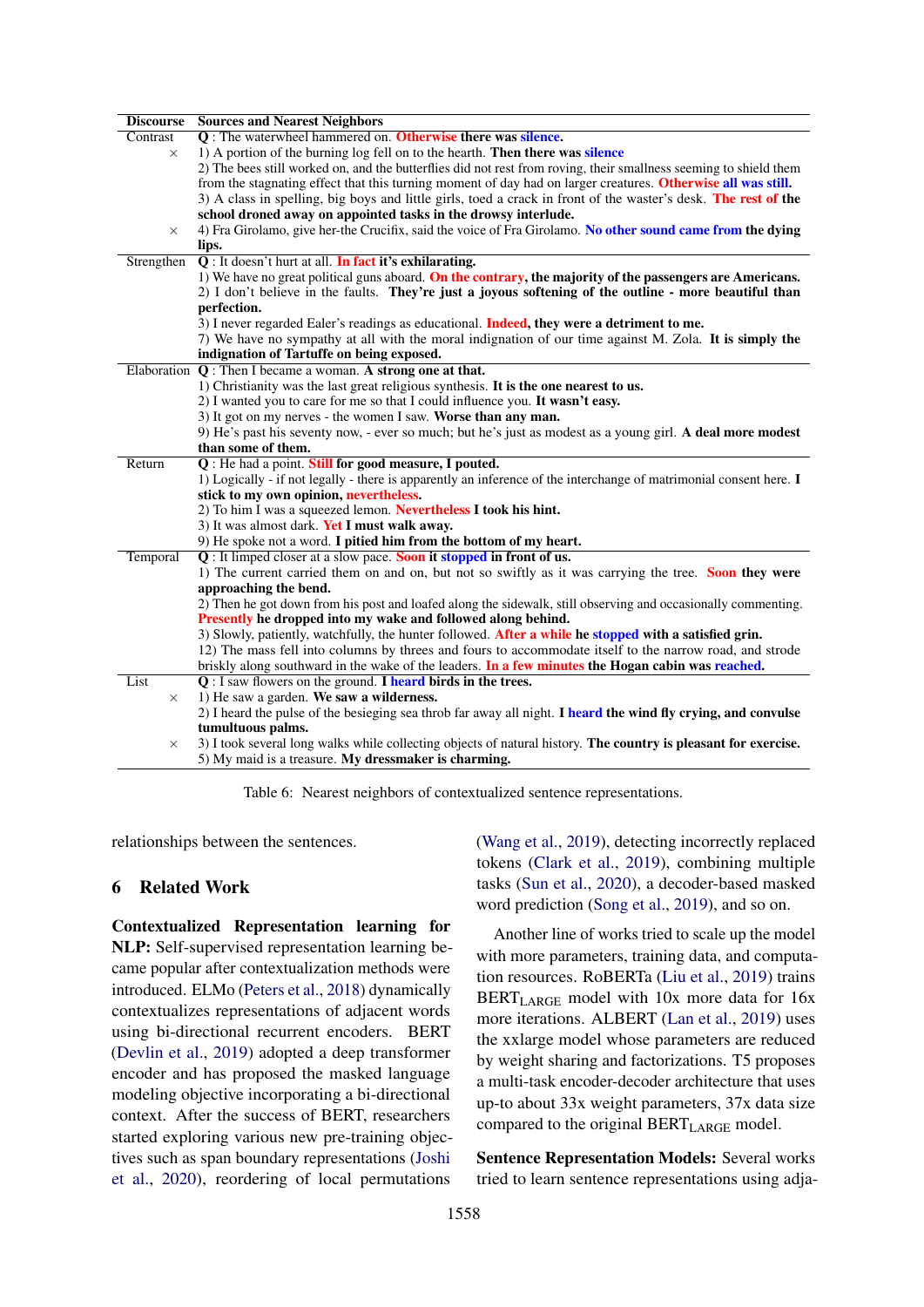cent sentences, especially in recurrent networks. SkipThoughts [\(Kiros et al.,](#page-9-1) [2015\)](#page-9-1) and FastSent [\(Hill et al.,](#page-9-2) [2016\)](#page-9-2) proposed an encoder-decoder architecture that encodes a sentence and generates the next and previous sentences. These works focus on independent representations of single independent sentences and do not consider the dynamic contextualization using neighboring sentences.

We believe that, similar to words, sentence representations should also be properly contextualized in order to embed richer meaning including relationships to other sentences. HLSTM [\(Chang et al.,](#page-8-0) [2019\)](#page-8-0) considered contextualization of sentence representations by incorporating previous step's sentence representation for word prediction. HIBERT [\(Zhang et al.,](#page-10-7) [2019\)](#page-10-7) proposed a hierarchical transformer encoder trained by recovering masked sentences, focusing in particular on summarization. However, both of these models are trained by performing prediction at the word level, wheres our sentence unshuffling approach demands fine understanding of the relations among the sentences at the more global discourse level.

Learning from Sentence Ordering: There are prior works about learning contextualized sentence representations by recovering the original sequence of sentences. [Gong et al.](#page-9-6) [\(2016\)](#page-9-6) and [Logeswaran](#page-9-5) [et al.](#page-9-5) [\(2018\)](#page-9-5) proposed RNN-based pointer networks for reconstructing the sequence order. However, they utilized hierarchical models that encode each sentence separately without any access to other sentences. This fact not only restricts long-term contextualization of words and sentences but also limits downstream tasks due to the dedicated architectures. On the other hand, our method encodes multiple sentence representations at the same time with both inner and inter-sentence contextualization.

The effect of predicting textual segment order in pretrained language models has been widely investigated as well. BERT proposed the Next Sentence Prediction task (NSP) which predicts whether two given text segments are from the same documents or not. The results of SpanBERT [\(Joshi et al.,](#page-9-13) [2020\)](#page-9-13) question the value of NSP, suggesting this might be due to noise from merging 2 unrelated texts from different documents. Consequently, ALBERT [\(Lan et al.,](#page-9-14) [2019\)](#page-9-14) and StructBERT [\(Wang et al.,](#page-10-5) [2019\)](#page-10-5) added sentence ordering objectives by predicting the order of text segments. BART [\(Lewis](#page-9-17) [et al.,](#page-9-17) [2020\)](#page-9-17) proposed the Sentence Permutation

task which is similar with ours. It predicts the original sequence of sentences using an auto-regressive decoder, which reconstructs the whole sentences by word prediction. However, their approach does not provide any representation of each sentence. Moreover, while SLM shows strong task improvements, that is not the case for these models.

# 7 Conclusions

In this paper, we proposed the Sentence-level Language Modeling objective for contextualized sentence representation learning. Our approach extends a word-level language modeling strategy to the sentence-level by reconstructing the original order of shuffled sentences. In addition, we designed a special Sequence Reconstructor (SR) module to learn to perform the sentence re-ordering. It reconstructs the original order by pointing to the next sentence among encoded sentence representations using a pointer network and a transformer decoder. We evaluated the effect of the proposed idea on three benchmarks, GLUE, SQuAD, and DiscoEval, and showed consistent improvements over the previous approaches. We matched performance with the state-of-the-art model with the same model size using much fewer parameters, computation, and data. Through a qualitative analysis, we showed that our model can embed not only semantic but also relational features of sentences. We are excited about future work that could extend our motivation and further aim at incorporating stronger hierarchy into the language model architectures and the pre-training tasks.

# References

- <span id="page-8-1"></span>Martín Abadi, Ashish Agarwal, Paul Barham, Eugene Brevdo, Zhifeng Chen, Craig Citro, Greg S. Corrado, Andy Davis, Jeffrey Dean, Matthieu Devin, Sanjay Ghemawat, Ian Goodfellow, Andrew Harp, Geoffrey Irving, Michael Isard, Yangqing Jia, Rafal Jozefowicz, Lukasz Kaiser, Manjunath Kudlur, Josh Levenberg, Dandelion Mané, Rajat Monga, Sherry Moore, Derek Murray, Chris Olah, Mike Schuster, Jonathon Shlens, Benoit Steiner, Ilya Sutskever, Kunal Talwar, Paul Tucker, Vincent Vanhoucke, Vijay Vasudevan, Fernanda Viegas, Oriol Vinyals, Pete Warden, Mar- ´ tin Wattenberg, Martin Wicke, Yuan Yu, and Xiaoqiang Zheng. 2015. [TensorFlow: Large-scale ma](https://www.tensorflow.org/)[chine learning on heterogeneous systems.](https://www.tensorflow.org/) Software available from tensorflow.org.
- <span id="page-8-0"></span>Ming-Wei Chang, Kristina Toutanova, Kenton Lee, and Jacob Devlin. 2019. Language model pre-training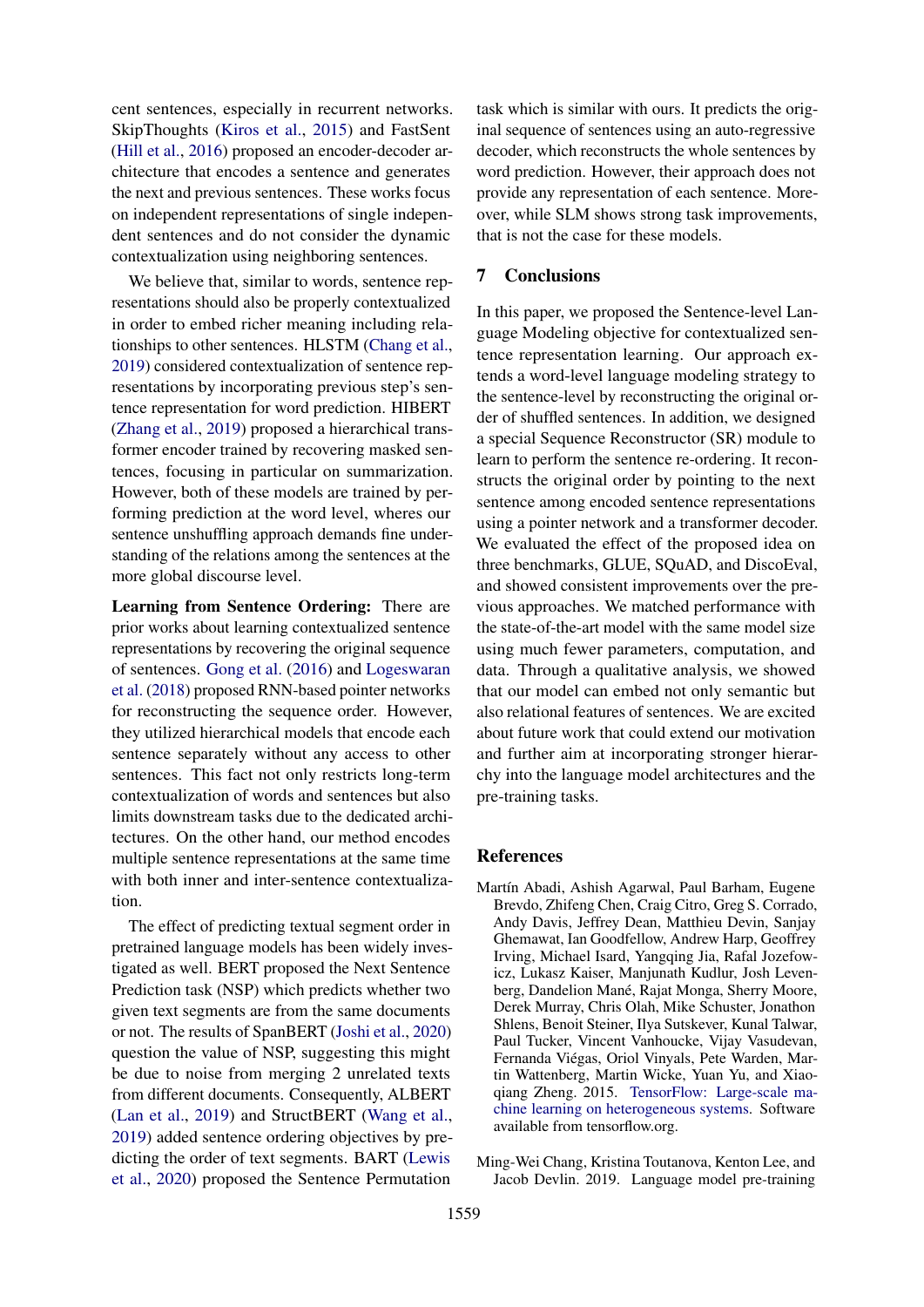for hierarchical document representations. *arXiv preprint arXiv:1901.09128*.

- <span id="page-9-10"></span>Mingda Chen, Zewei Chu, and Kevin Gimpel. 2019. Evaluation benchmarks and learning criteria for discourse-aware sentence representations. In *Proceedings of the 2019 Conference on Empirical Methods in Natural Language Processing and the 9th International Joint Conference on Natural Language Processing (EMNLP-IJCNLP)*, pages 649–662.
- <span id="page-9-7"></span>Xinchi Chen, Xipeng Qiu, and Xuanjing Huang. 2016. Neural sentence ordering. *arXiv preprint arXiv:1607.06952*.
- <span id="page-9-15"></span>Kevin Clark, Minh-Thang Luong, Quoc V Le, and Christopher D Manning. 2019. Electra: Pre-training text encoders as discriminators rather than generators. In *International Conference on Learning Representations*.
- <span id="page-9-0"></span>Jacob Devlin, Ming-Wei Chang, Kenton Lee, and Kristina Toutanova. 2019. Bert: Pre-training of deep bidirectional transformers for language understanding. In *Proceedings of the 2019 Conference of the North American Chapter of the Association for Computational Linguistics: Human Language Technologies, Volume 1 (Long and Short Papers)*, pages 4171–4186.
- <span id="page-9-3"></span>Zhe Gan, Yunchen Pu, Ricardo Henao, Chunyuan Li, Xiaodong He, and Lawrence Carin. 2017. Learning generic sentence representations using convolutional neural networks. In *Proceedings of the 2017 Conference on Empirical Methods in Natural Language Processing*, pages 2390–2400.
- <span id="page-9-6"></span>Jingjing Gong, Xinchi Chen, Xipeng Qiu, and Xuanjing Huang. 2016. End-to-end neural sentence ordering using pointer network. *arXiv preprint arXiv:1611.04953*.
- <span id="page-9-2"></span>Felix Hill, Kyunghyun Cho, and Anna Korhonen. 2016. Learning distributed representations of sentences from unlabelled data. In *Proceedings of the 2016 Conference of the North American Chapter of the Association for Computational Linguistics: Human Language Technologies*, pages 1367–1377.
- <span id="page-9-16"></span>Dan Iter, Kelvin Guu, Larry Lansing, and Dan Jurafsky. 2020. Pretraining with contrastive sentence objectives improves discourse performance of language models. In *Proceedings of the 58th Annual Meeting of the Association for Computational Linguistics*, pages 4859–4870.
- <span id="page-9-4"></span>Yacine Jernite, Samuel R Bowman, and David Sontag. 2017. Discourse-based objectives for fast unsupervised sentence representation learning. *arXiv preprint arXiv:1705.00557*.
- <span id="page-9-13"></span>Mandar Joshi, Danqi Chen, Yinhan Liu, Daniel S Weld, Luke Zettlemoyer, and Omer Levy. 2020. Spanbert: Improving pre-training by representing and predicting spans. *Transactions of the Association for Computational Linguistics*, 8:64–77.
- <span id="page-9-1"></span>Ryan Kiros, Yukun Zhu, Russ R Salakhutdinov, Richard Zemel, Raquel Urtasun, Antonio Torralba, and Sanja Fidler. 2015. Skip-thought vectors. In *Advances in neural information processing systems*, pages 3294–3302.
- <span id="page-9-18"></span>Shibamouli Lahiri. 2014. Complexity of word collocation networks: A preliminary structural analysis. In *Proceedings of the Student Research Workshop at the 14th Conference of the European Chapter of the Association for Computational Linguistics*, pages 96–105.
- <span id="page-9-14"></span>Zhenzhong Lan, Mingda Chen, Sebastian Goodman, Kevin Gimpel, Piyush Sharma, and Radu Soricut. 2019. Albert: A lite bert for self-supervised learning of language representations. In *International Conference on Learning Representations*.
- <span id="page-9-17"></span>Mike Lewis, Yinhan Liu, Naman Goyal, Marjan Ghazvininejad, Abdelrahman Mohamed, Omer Levy, Ves Stoyanov, and Luke Zettlemoyer. 2020. Bart: Denoising sequence-to-sequence pre-training for natural language generation, translation, and comprehension. In *Proceedings of the 58th Annual Meeting of the Association for Computational Linguistics*, pages 7871–7880.
- <span id="page-9-20"></span>Yinhan Liu, Myle Ott, Naman Goyal, Jingfei Du, Mandar Joshi, Danqi Chen, Omer Levy, Mike Lewis, Luke Zettlemoyer, and Veselin Stoyanov. 2019. Roberta: A robustly optimized bert pretraining approach. *arXiv preprint arXiv:1907.11692*.
- <span id="page-9-5"></span>Lajanugen Logeswaran, Honglak Lee, and Dragomir R Radev. 2018. Sentence ordering and coherence modeling using recurrent neural networks. In *AAAI*.
- <span id="page-9-12"></span>Edward Loper and Steven Bird. 2002. Nltk: The natural language toolkit. In *Proceedings of the ACL-02 Workshop on Effective Tools and Methodologies for Teaching Natural Language Processing and Computational Linguistics*, pages 63–70.
- <span id="page-9-19"></span>Matthew E Peters, Mark Neumann, Mohit Iyyer, Matt Gardner, Christopher Clark, Kenton Lee, and Luke Zettlemoyer. 2018. Deep contextualized word representations. In *Proceedings of NAACL-HLT*, pages 2227–2237.
- <span id="page-9-11"></span>Colin Raffel, Noam Shazeer, Adam Roberts, Katherine Lee, Sharan Narang, Michael Matena, Yanqi Zhou, Wei Li, and Peter J. Liu. 2020. Exploring the limits of transfer learning with a unified text-to-text transformer. *Journal of Machine Learning Research*, 21(140):1–67.
- <span id="page-9-9"></span>Pranav Rajpurkar, Robin Jia, and Percy Liang. 2018. Know what you don't know: Unanswerable questions for squad. In *Proceedings of the 56th Annual Meeting of the Association for Computational Linguistics (Volume 2: Short Papers)*, pages 784–789.
- <span id="page-9-8"></span>Siva Reddy, Danqi Chen, and Christopher D Manning. 2019. Coqa: A conversational question answering challenge. *Transactions of the Association for Computational Linguistics*, 7:249–266.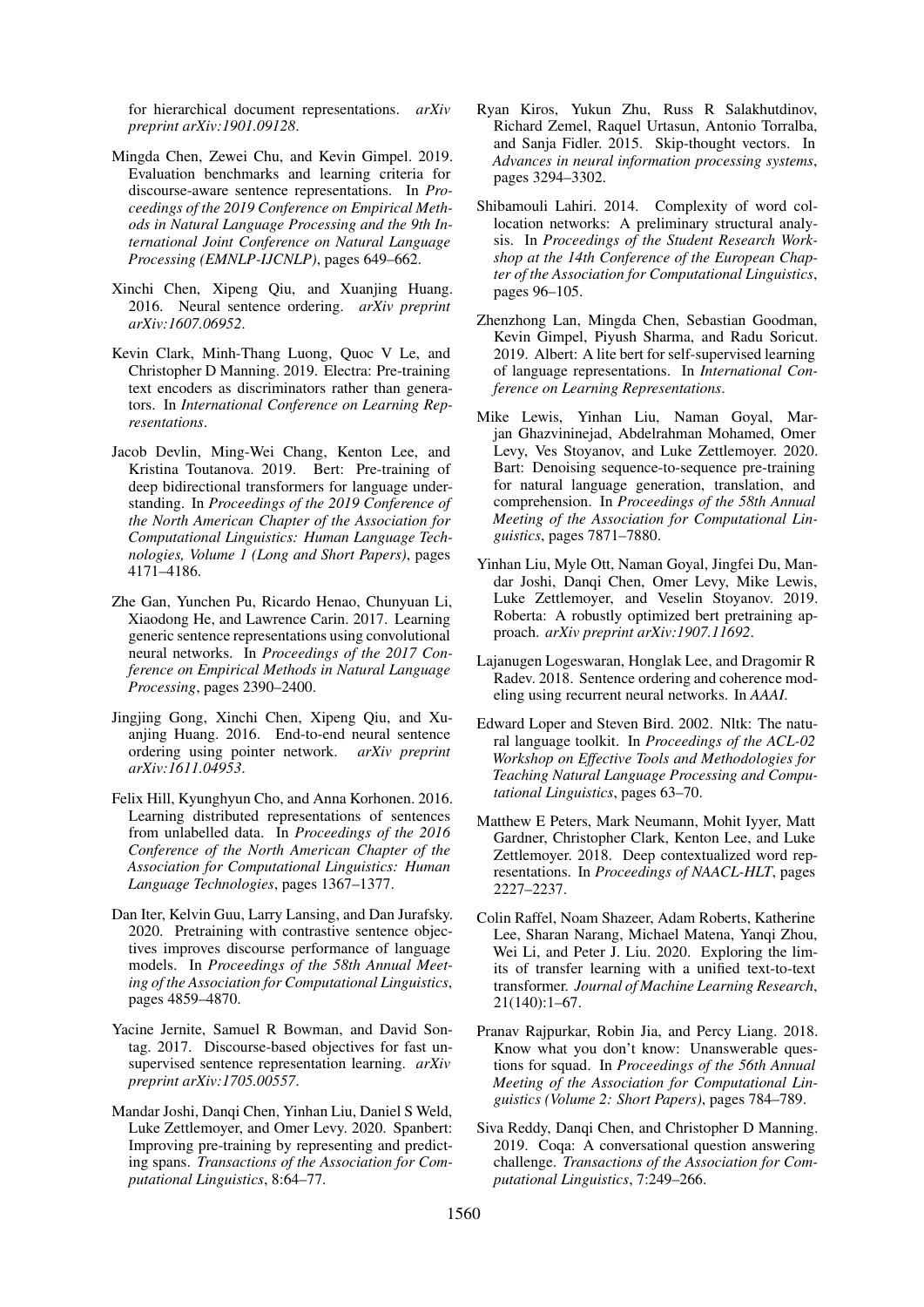- <span id="page-10-9"></span>Alexander Sergeev and Mike Del Balso. 2018. Horovod: fast and easy distributed deep learning in TensorFlow. *arXiv preprint arXiv:1802.05799*.
- <span id="page-10-6"></span>Kaitao Song, Xu Tan, Tao Qin, Jianfeng Lu, and Tie-Yan Liu. 2019. Mass: Masked sequence to sequence pre-training for language generation. In *International Conference on Machine Learning*, pages 5926–5936.
- <span id="page-10-1"></span>Y. Sun, Shuohuan Wang, Yukun Li, Shikun Feng, Hao Tian, H. Wu, and Haifeng Wang. 2020. Ernie 2.0: A continual pre-training framework for language understanding. In *AAAI*.
- <span id="page-10-2"></span>Ashish Vaswani, Noam Shazeer, Niki Parmar, Jakob Uszkoreit, Llion Jones, Aidan N Gomez, Łukasz Kaiser, and Illia Polosukhin. 2017. Attention is all you need. In *Advances in neural information processing systems*, pages 5998–6008.
- <span id="page-10-0"></span>Alex Wang, Amanpreet Singh, Julian Michael, Felix Hill, Omer Levy, and Samuel Bowman. 2018. Glue: A multi-task benchmark and analysis platform for natural language understanding. In *Proceedings of the 2018 EMNLP Workshop BlackboxNLP: Analyzing and Interpreting Neural Networks for NLP*, pages 353–355.
- <span id="page-10-5"></span>Wei Wang, Bin Bi, Ming Yan, Chen Wu, Jiangnan Xia, Zuyi Bao, Liwei Peng, and Luo Si. 2019. Structbert: Incorporating language structures into pre-training for deep language understanding. In *International Conference on Learning Representations*.
- <span id="page-10-8"></span>Yonghui Wu, Mike Schuster, Zhifeng Chen, Quoc V. Le, Mohammad Norouzi, Wolfgang Macherey, Maxim Krikun, Yuan Cao, Qin Gao, Klaus Macherey, Jeff Klingner, Apurva Shah, Melvin Johnson, Xiaobing Liu, Łukasz Kaiser, Stephan Gouws, Yoshikiyo Kato, Taku Kudo, Hideto Kazawa, Keith Stevens, George Kurian, Nishant Patil, Wei Wang, Cliff Young, Jason Smith, Jason Riesa, Alex Rudnick, Oriol Vinyals, Greg Corrado, Macduff Hughes, and Jeffrey Dean. 2016. [Google's neural machine](http://arxiv.org/abs/1609.08144) [translation system: Bridging the gap between human](http://arxiv.org/abs/1609.08144) [and machine translation.](http://arxiv.org/abs/1609.08144)
- <span id="page-10-4"></span>Zhilin Yang, Zihang Dai, Yiming Yang, Jaime Carbonell, Russ R Salakhutdinov, and Quoc V Le. 2019. Xlnet: Generalized autoregressive pretraining for language understanding. In *Advances in neural information processing systems*, pages 5753–5763.
- <span id="page-10-7"></span>Xingxing Zhang, Furu Wei, and Ming Zhou. 2019. Hibert: Document level pre-training of hierarchical bidirectional transformers for document summarization. In *Proceedings of the 57th Annual Meeting of the Association for Computational Linguistics*, pages 5059–5069.
- <span id="page-10-3"></span>Yukun Zhu, Ryan Kiros, Rich Zemel, Ruslan Salakhutdinov, Raquel Urtasun, Antonio Torralba, and Sanja Fidler. 2015. Aligning books and movies: Towards story-like visual explanations by watching movies

and reading books. In *Proceedings of the IEEE international conference on computer vision*, pages 19– 27.